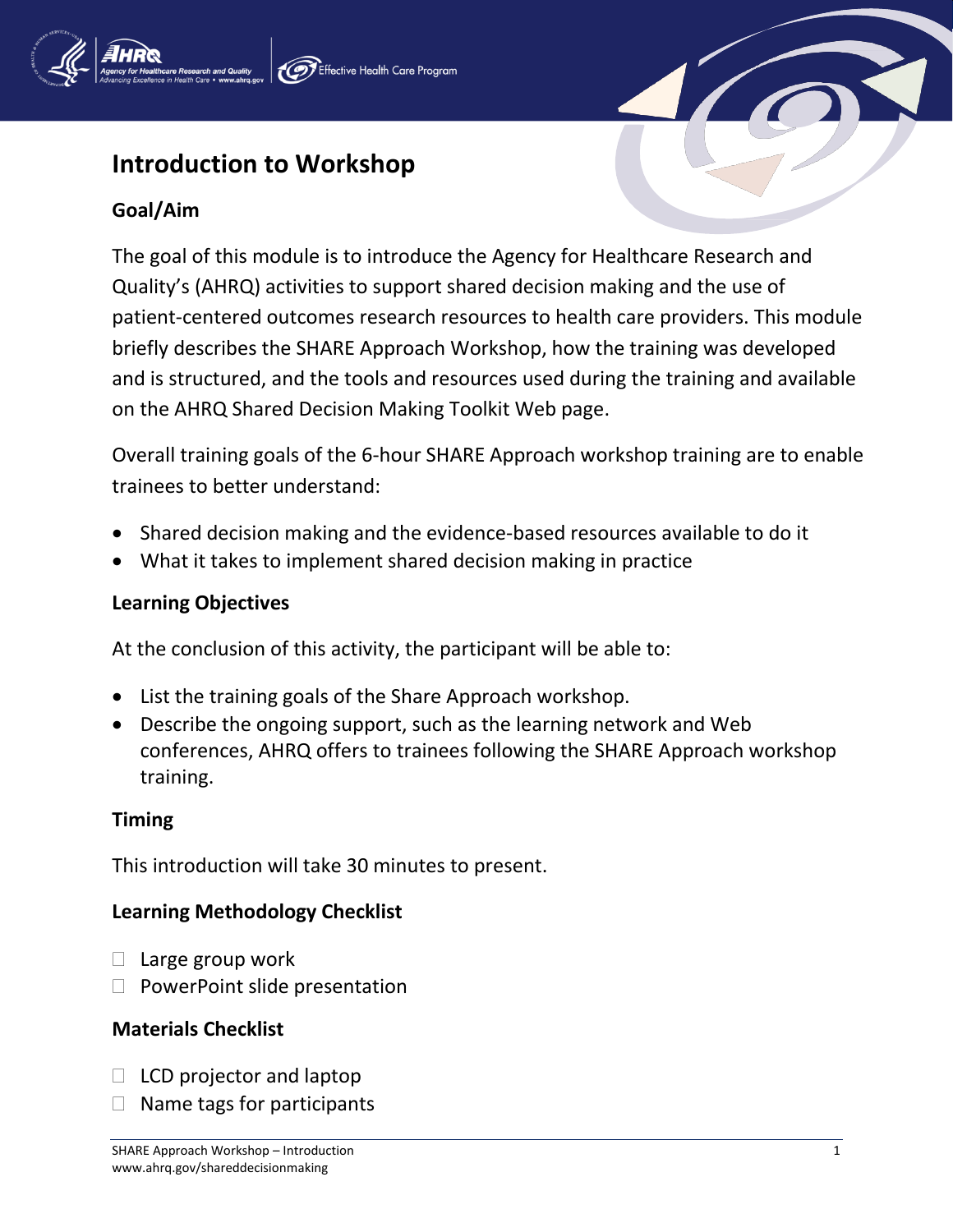- $\Box$  A sign-in sheet for attendees
- $\Box$  Thumb drive or DVD/CD-ROM for each participant (see details on the following page)
- $\Box$  Sample of the larger size provider poster
- $\Box$  Sample of the larger size patient poster
- A Participant Guide for the **Introduction Module** (three-slide-per-page handout), for each participant

## **Instructor Preparation**

## *2 weeks before training*

- $\Box$  Photocopy the Introduction Module materials and assemble them into Participant Guide notebooks for each participant. Include:
	- **Introduction Module** slide set (3 slides per page)
	- $\Box$  8.5-inch-by-11-inch provider poster
	- $\Box$  8.5-inch-by-11-inch patient poster
- $\Box$  Create a thumb drive or DVD/CD-ROM for each participant that includes the nine tools, the SHARE Approach slides used in training, the SHARE Approach Video, the provider poster, the patient poster, and the screen saver.

## *Day of the training*

- $\Box$  Have the screen saver showing on the computer when participants enter the classroom.
- Have the **Introduction Module** PowerPoint file open and minimized on the computer.
- $\Box$  Place the registration table and sign-in sheet near the entrance door.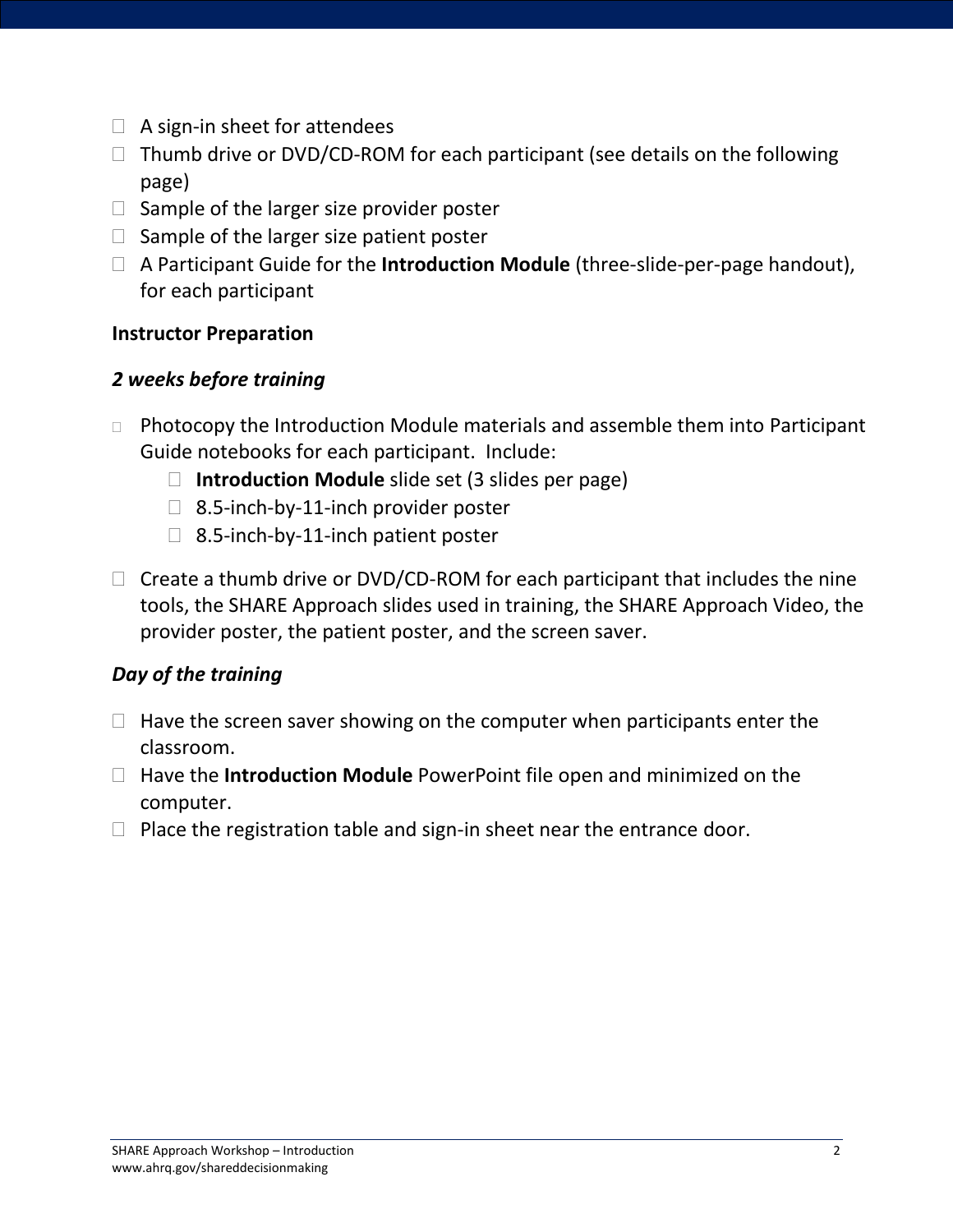

**INTRODUCTION DO:** Put the SHARE Approach screensaver on for participants to see when they come in. Open PowerPoint, called **Introduction**.

**Slide 1 SAY:** Good morning and welcome to the **SHARE Approach – Essential Steps of Shared Decision Making** workshop course, sponsored by the Agency for Healthcare Research and Quality, otherwise known as AHRQ.

> My name is (insert trainer's name), and I'd like to introduce you to (insert  $2^{nd}$  trainer's name if applicable). We will be your instructors today, and we are looking forward to sharing the day with you.

**Slide 2 SAY:** This continuing education activity has been accredited by Professional Education Services Group (PESG) in collaboration with the Agency for Healthcare Research and Quality (AHRQ) and AFYA, Inc. The activity was funded by AHRQ and developed without commercial support. Staff members at PESG, AHRQ, and AFYA have no conflicts of interest, relevant financial relationships, or sponsorships relevant to this activity to disclose.

**Slide 3 Note:** Instructors, you will want to introduce yourself and to reveal if you have any financial interests to disclose. You may also want to briefly describe your participation in the AHRQ SHARE Approach train-the-trainer workshop.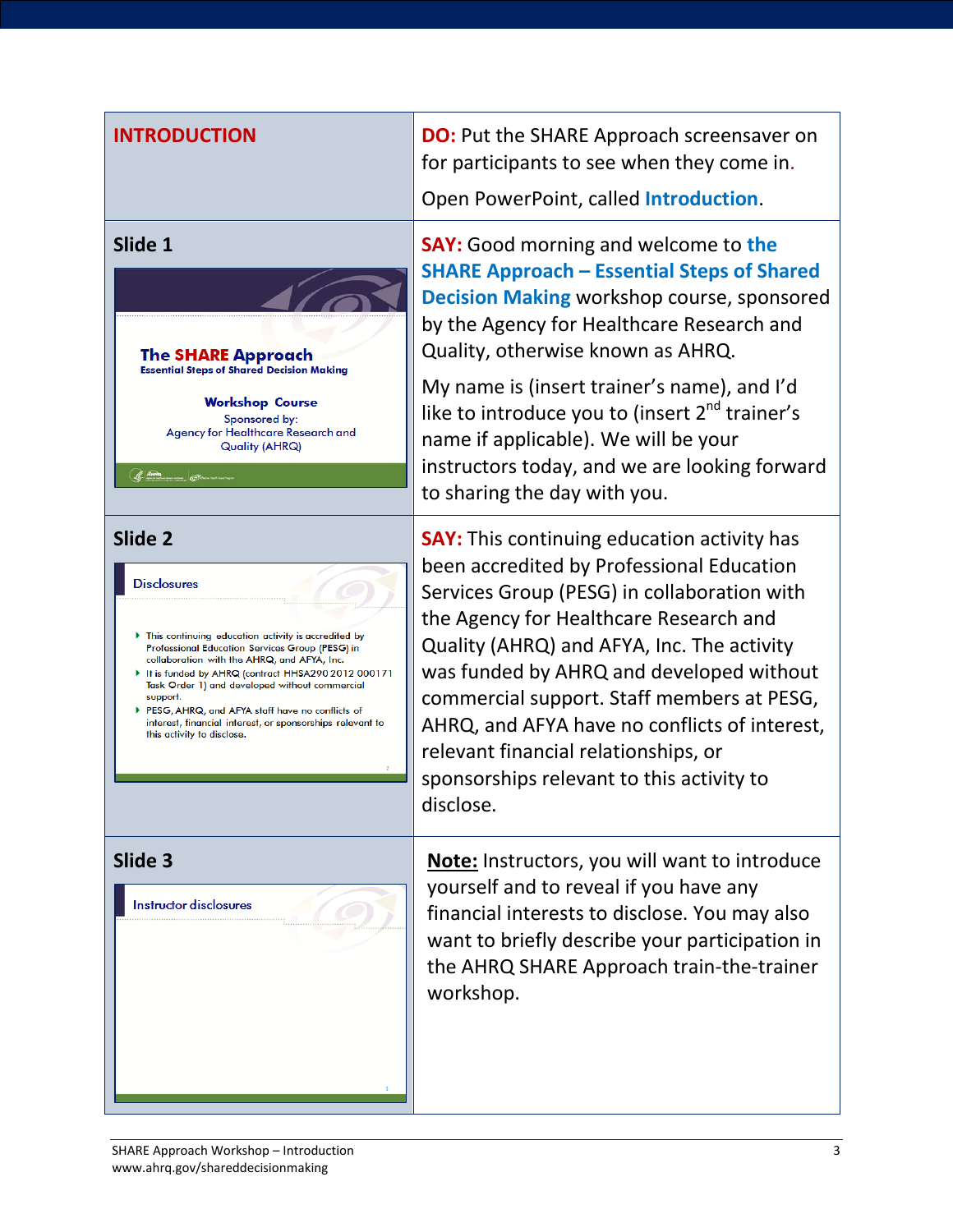### Welcome – "Each one, Meet one"

- Select a partner you don't know to introduce to our group.
	- Question 1: What's your name?
	- . Question 2: Where are you from?
	- . Question 3: Have you started using shared decision makina?

You'll have 2 minutes each to get to know your neighbor.

**Slide 4 SAY:** To begin to get to know each other, let's do a brief "Each one, Meet one" activity. Select a partner you have never met before. We'll take 4 minutes to have a conversation with each other, giving you 2 minutes each to conduct mini-interviews of one another. Ask your neighbor these three questions:

- 1. What is your name?
- 2. Where do you work?
- 3. Have you started using shared decision making?

I'll let you know when it is time to switch. Afterward, you will introduce your partner to the rest of our group.

**NOTE: If there are too many people in the workshop, the trainer may opt to skip this step with regards to available time.** 

**DO:** Let participants know when it is time to switch roles from interviewer to interviewee at the 2-minute mark.

**SAY:** Let's take about 20 to 30 seconds each to introduce our neighbors to the group.

**SAY:** Thank you very much for those introductions. We will be getting to know each other better through the course of the daylong workshop.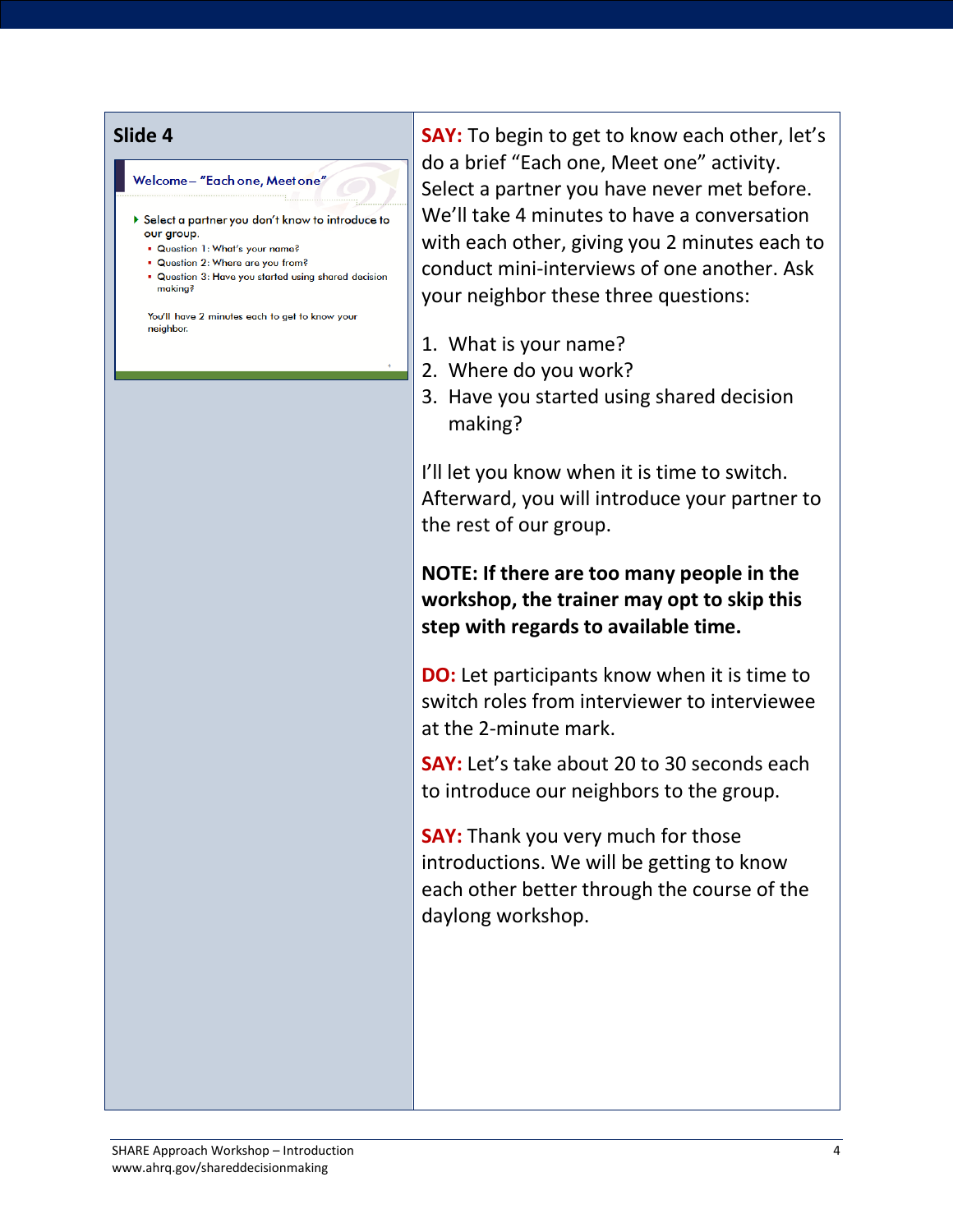

**Slide 5 SAY:** As a bit of background, AHRQ produces a collection of clinician and consumer resources based on patient-centered outcomes research, or PCOR.

> These PCOR resources can help facilitate the shared decision-making process. You will learn more about these in the workshop today.

**Slide 6 SAY:** AHRQ also supports shared decision making by sponsoring this workshop and the associated tools to help you incorporate patient-centered outcomes research resources through the SHARE Approach.

participating in small and large group activities and discussions. You'll get an opportunity to participate in activities—such as starting an action plan, role playing, analyzing case studies, observing videos, and becoming familiar with the workshop tools that you will be using at your home site.

You'll also be able to view other AHRQ resources that you can incorporate in the shared decision-making process in your own clinical practice.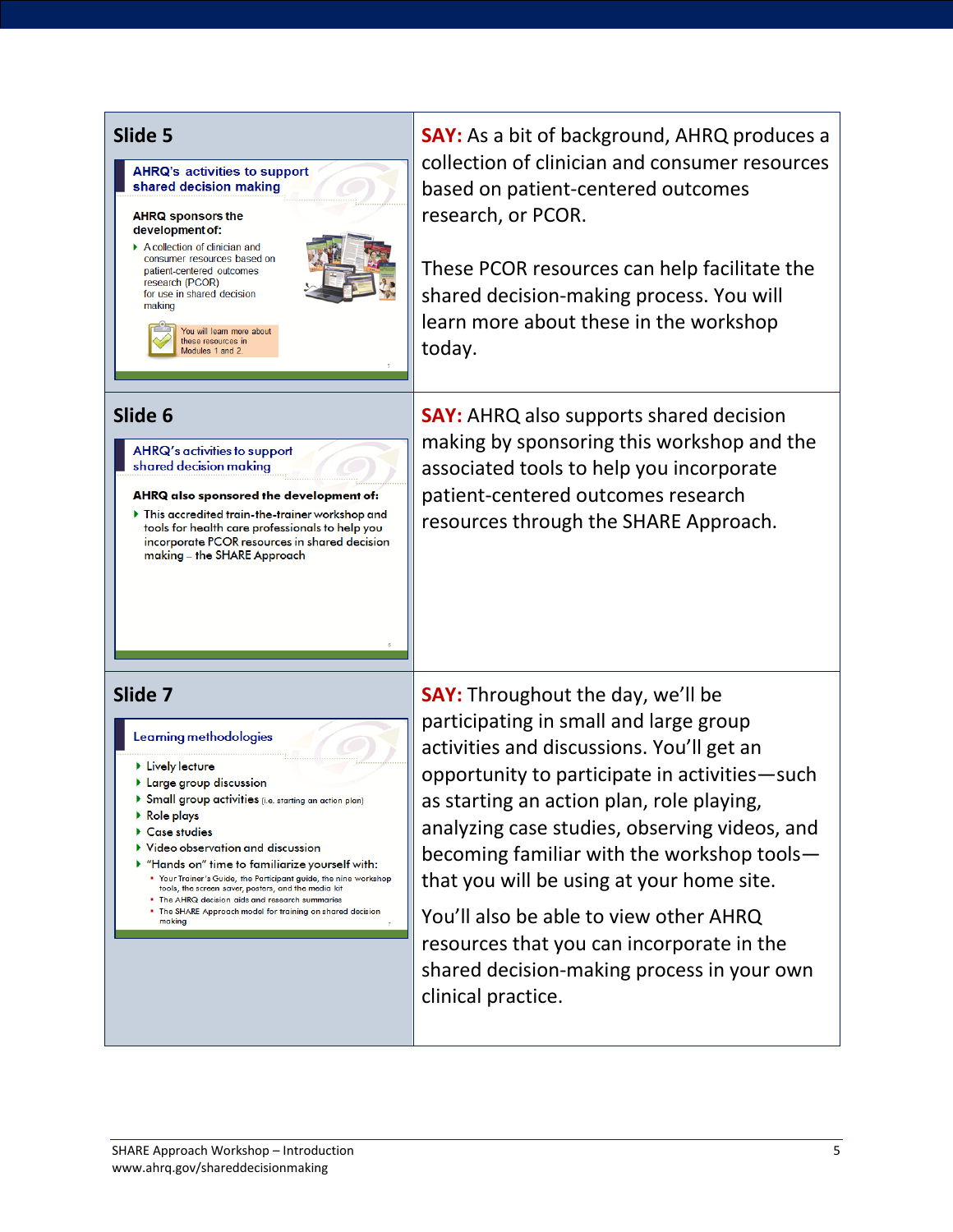### What is the SHARE Approach?

The SHARE Approach is a five-step process for shared decision making that includes exploring and comparing the benefits, harms, and risks of each health care option through meaningful dialogue about what matters most to the patient.

> You will be learning more about this in Module 1.

### **SHARE Approach tools and** curriculum development

- Six months of formative research, including: · Health professional needs assessment (i.e., Web survey reaching 2,300+ stakeholders, 7 focus groups with health professionals, 6 expert interviews)
- Literature review, and audit of PCOR resources and tools ▶ Technical expert panel (TEP) comprised of 14
- experts
- . Four virtual meetings of the TEP over course of one year
- . TEP subcommittee members who reviewed and commented on curriculum tools

### **Training goals**

- To better understand shared decision making and the evidence-based resources available to do it
- To better understand what it takes to implement shared decision making in practice

**Slide 8 Slide 8 SAY:** In Module 1, we will offer in-depth information about the five-step SHARE Approach process to shared decision making. The SHARE Approach includes comparing benefits, harms, and risks of each health care option through meaningful dialogue that considers what matters most to your patient.

> You will learn more about the SHARE Approach in Module 1.

**Slide 9 SAY:** Much input from health care professionals went into developing the SHARE Approach model and workshop tools.

> Extensive formative research was conducted, including Web surveys reaching more than 2,300 health professionals, 6 months of formative research, including focus groups and expert interviews to understand the needs of clinicians for using patient-centered outcomes research information in shared decision making.

A technical expert panel offered insight and reviewed the nine tools.

**Slide 10 SAY:** The overall training goals of the SHARE Approach training are to learn and better understand:

- Shared decision making and the evidencebased resources available to do it
- What it takes to implement shared decision making in practice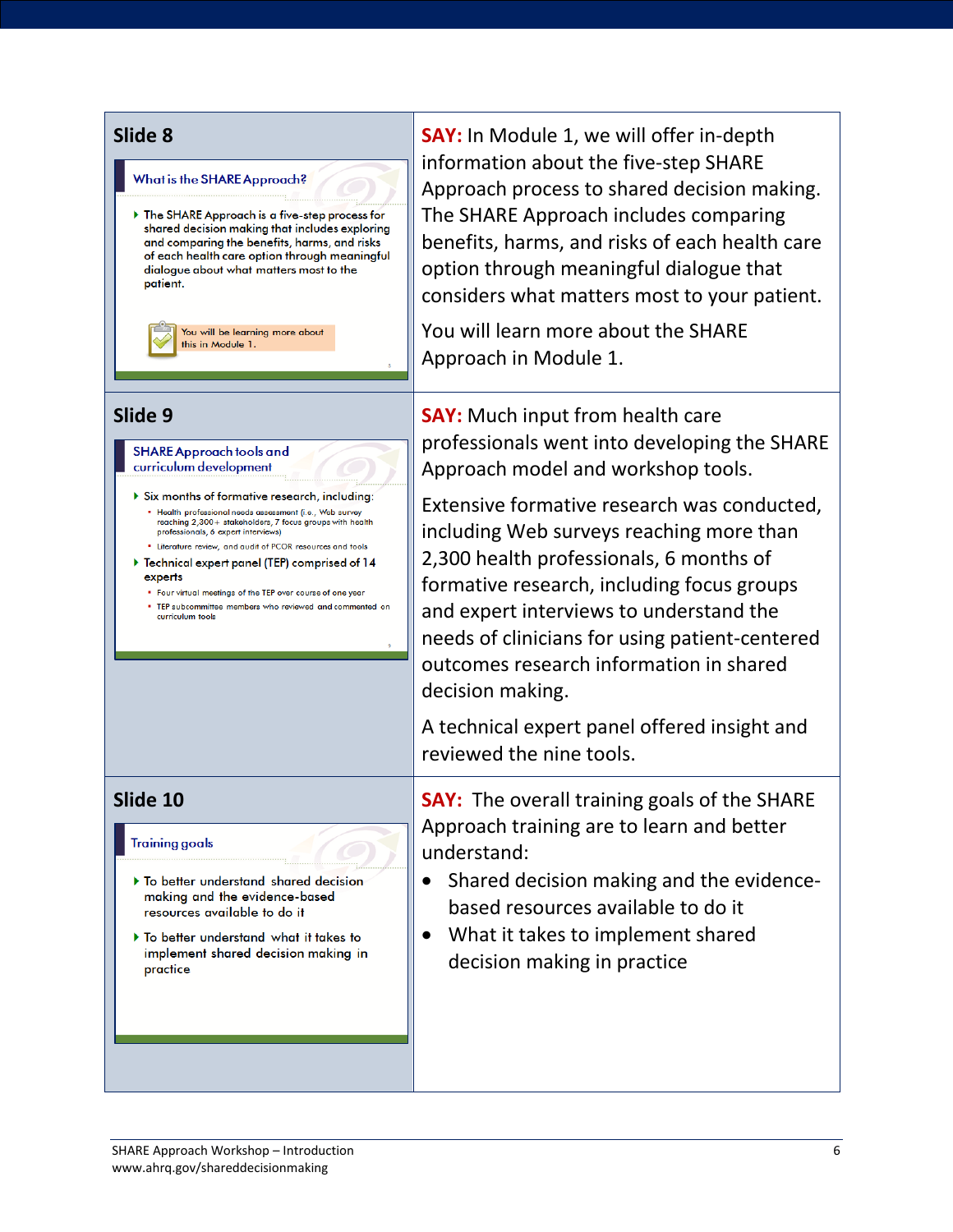

**Slide 11 SAY:** The SHARE Approach training is broken up into four training modules.

> **Module 1** is training on the SHARE Approach to shared decision making.

**Module 2** is information about AHRQ's patient-centered outcomes research and resources.

**Module 3** is information on effective communications with your patient.

**Module 4** is about putting shared decision making into practice.



**Slide 13 SAY:** Each module in this training is associated with one or more SHARE Approach Tools. You'll be getting the tools as we introduce them throughout the training.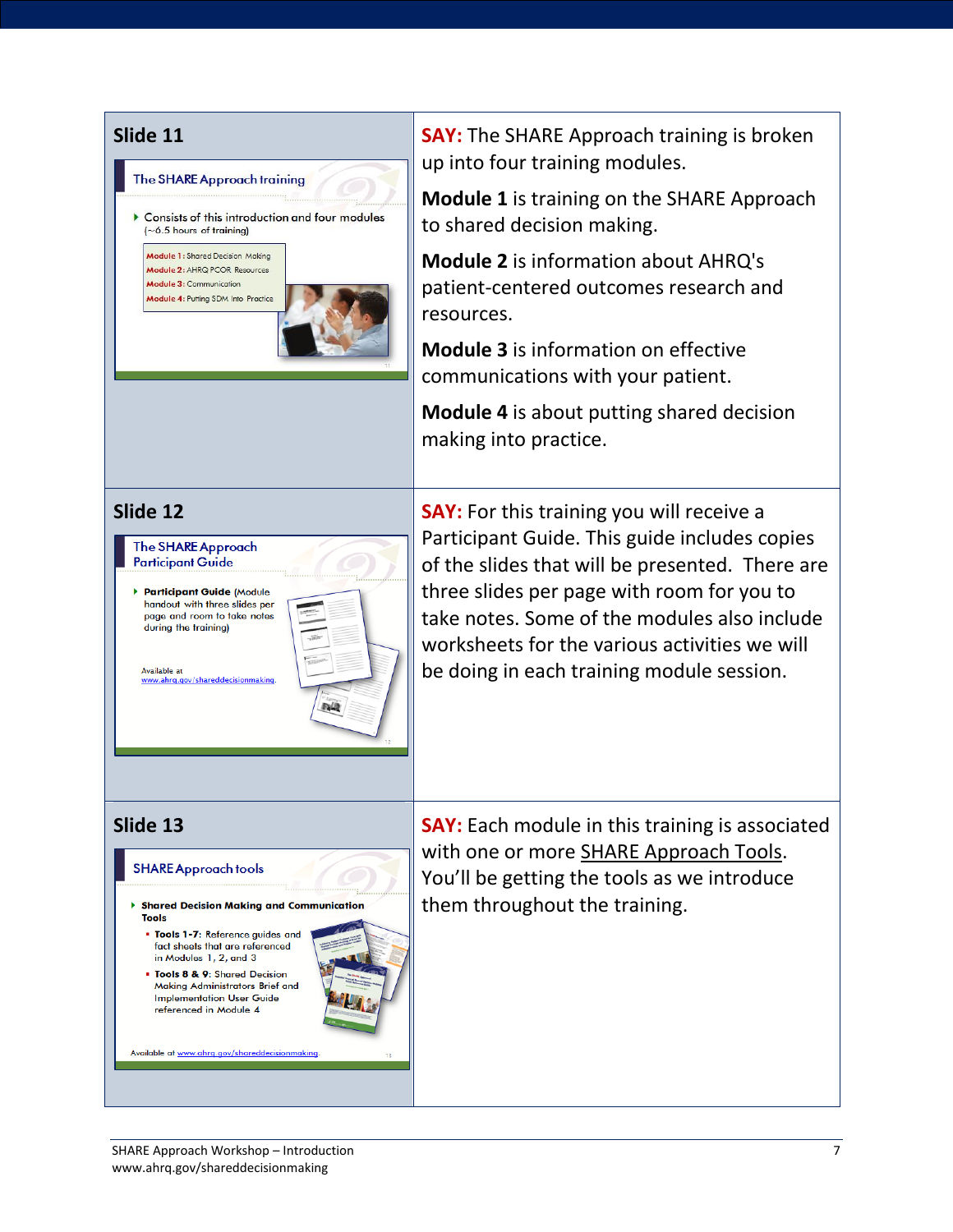

### Continuing education credit

- You can receive 6 hours of continuing education credit for participating in the SHARE Approach workshop training. Just complete an enduring online activity in addition to attending this workshop.
	- . The enduring online activity can be found at http://ahrg.cds.pesgce.com
- Disciplines getting credit include:
	- . Physicians, physician assistants, nurses, nurse practitioners,<br>pharmacists, certified health educators, and others
- $\blacktriangleright$  Everyone completing this training will receive a Certificate of Attendance.

### **Ongoing support from AHRQ**

### AHRQ provides ongoing support activities for participants of the workshop.

- SHARE Approach Learning Network: AHRQ supports a forum for trained participants to share their experiences
- > SHARE Approach Web conferences: AHRQ conducts three accredited Web conferences a year to support trained workshop participants in implementing shared decision making.

**Slide 14 SAY:** AHRQ has also produced a number of other tools to help remind you about what you learn in this training.

> These include posters for health professionals and patients, a SHARE Approach video, and the screen saver you saw when you came into the workshop today.

We'll go over all the tools today when we work though the modules.

Also note that all of these materials are available online at the AHRQ shared decision making toolkit Web site listed on this slide.

**Slide 15 SAY:** You can receive 6 hours of continuing education credit for participating in the SHARE Approach workshop training. After you complete all four modules, you just need to complete an enduring online activity which is available at the following Web site: [http://ahrq.cds.pesgce.com.](http://ahrq.cds.pesgce.com/)

> Credit is available for physicians, physician assistants, nurses, nurse practitioners, pharmacists, certified health educators, and others.

Everyone completing the training will also receive a certificate of attendance.

**Slide 16 SAY:** Once the workshop training is over, you can expect ongoing support from AHRQ in the form of a SHARE Approach learning network and three Web conferences a year. So, the learning can continue after completing this program!